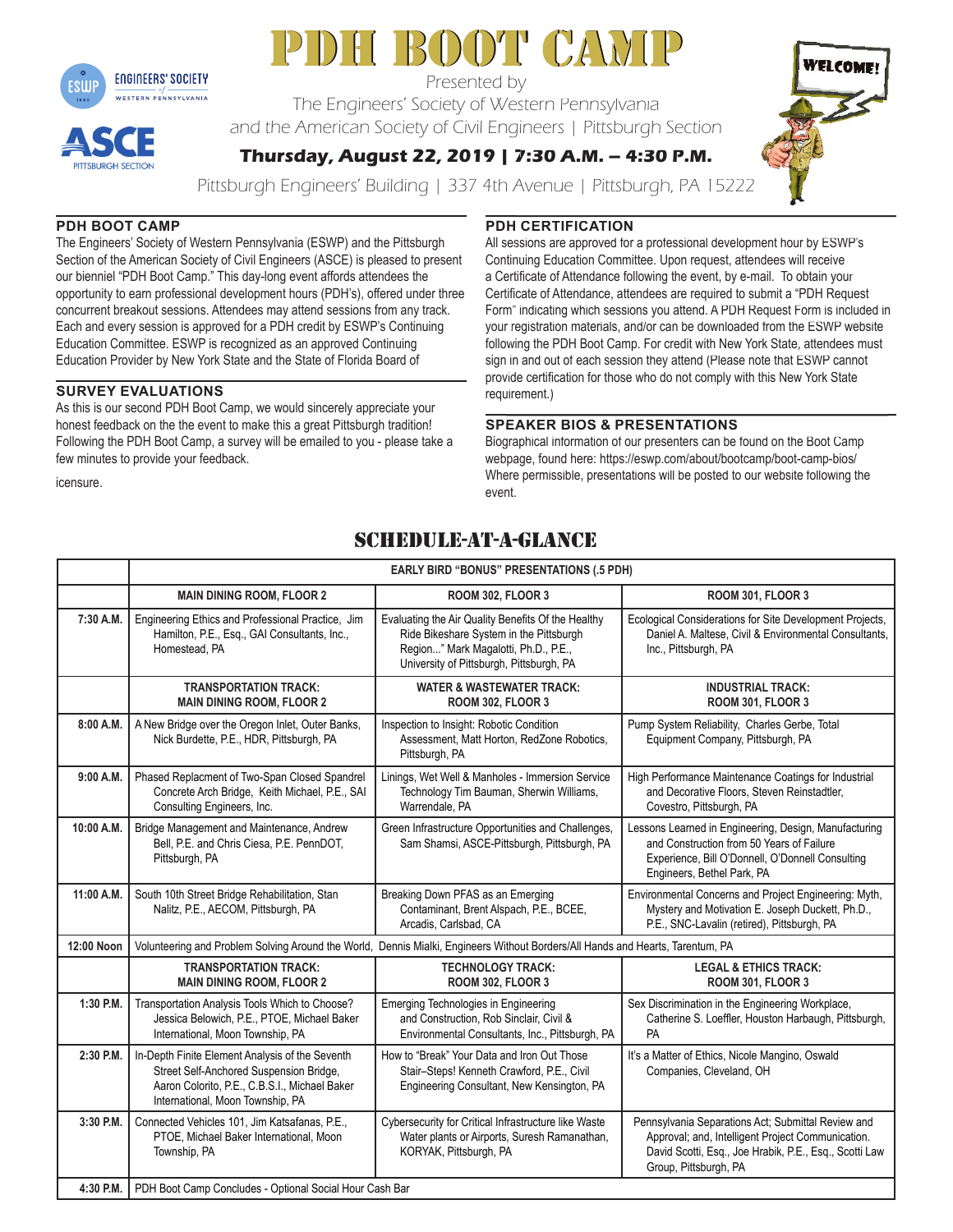# early bird session 1

**MAIN DINING ROOM - FLOOR 2**

#### **7:30 - EB1: ENGINEERING ETHICS AND PROFESSIONAL PRACTICE**

*Jim Hamilton, P.E., Esq., GAI Consultants, Inc., Homestead, PA*

Join us for a half hour, fast paced engineering ethics problem solution-oriented program based on the Pa Engineering Code of Ethics. The focus will be on discussing analyzing several brief ethical scenarios in the context of the applicability of the Pa Code of Ethics contained in the Pa Professional Engineering Regulations. Interactive audience participation will be welcomed.

# transportation track **MAIN DINING ROOM - FLOOR 2**

#### **8:00 - TR1: A NEW BRIDGE OVER THE OREGON INLET, OUTER BANKS**

#### *Nick Burdette, P.E., HDR, Pittsburgh, PA*

Traveling the scenic North Carolina Outer Banks on NC Highway 12 requires crossing Oregon Inlet, one of the most dangerous inlets on the Atlantic coast, where treacherous currents, constantly shifting bathymetry, and violent storms are normal occurrences. Since its completion in 1962, the Herbert C. Bonner Bridge served as that critical link between Hatteras and Bodie Islands. Unfortunately, the Bonner Bridge has suffered from severe scour and deterioration in the harsh marine environment, and has required nearly continual maintenance, repair, and retrofit. In 2011, NCDOT awarded a design-build contract to replace the bridge, requiring a 100-year service life, design for up to 84' of scour, and minimal environmental impacts. The associated design and construction challenges created opportunities for innovation and creativity. The resulting 2.8 mile long bridge features extensive use of precast concrete construction for quality, durability, economy, and constructability, a first-of-its-kind driven pile foundation verification method, and innovative, environmentally-sensitive construction approaches.

# **9:00 - TR2: PHASED REPLACMENT OF TWO-SPAN CLOSED SPANDREL CONCRETE ARCH BRIDGE**

*Keith Michael, P.E., SAI Consulting Engineers, Inc.*

The design and construction of the replacement of a two-span concrete arch bridge over the Stonycreek River in Johnstown, PA required phased arch removal and construction. A diamond wire saw was used to cut the arch. Extensive coordination with the US Army Corps of Engineers was required since the bridge spans a Local Flood Protection Project built by the USACE after the 1936 flood. Presentation includes discussion of causeway design. Integral abutments using micropiles were utilized. Coordination with adjacent property owners including the Johnstown Area high school and numerous utilizes was also required.

#### **10:00 - TR3: BRIDGE MANAGEMENT AND MAINTENANCE** *Andrew Bell, P.E. and Chris Ciesa, P.E., PennDOT, Pittsburgh, PA*

Beyond Design and Construction: Managing our Bridges – a brief overview how bridge analysis, routine maintenance, and asset management factor into the transportation network

#### **11:00 - TR4: SOUTH 10TH STREET BRIDGE REHAB** *Stan Nalitz, P.E., AECOM, Pittsburgh, PA*

The Philip Murray (South Tenth Street) Bridge is a suspension bridge with a main span length of 725 feet. Built in 1933, the structure has a total length of 1,275 feet and links the City of Pittsburgh with its Southside communities.

The presentation will discuss methods and testing used to inspect, analyze and develop a strategy for the rehabilitation. AECOM conducted a thorough in-depth inspection, including an internal cable inspection, to accurately identify the exact location, extent, overall dimensions, and type of each necessary repair. Based on the results of the field inspection, materials testing program, and structural analyses, a comprehensive plan was developed that presents the evaluations and repair recommendations.

One of the key elements of this structural rehabilitation is the inspection, analysis, and rehabilitation of the suspension cables. The presentation also discusses the decision making process for cable preservation. The presentation will highlight design considerations and construction of the dehumidification system of both the anchorage and main cables. The construction

was undertaken in two phases. Phase 1 was completed in 2015. Phase 2 is being completed in 2019.

# early bird session 2 **ROOM 302 - FLOOR 3**

#### **7:30 - EB2: EVALUATING THE AIR QUALITY BENEFITS OF THE HEALTHY RIDE BIKESHARE SYSTEM IN THE PITTSBURGH REGION**

*Mark Magalotti, Ph.D., P.E., University of Pittsburgh, Pittsburgh, PA*

Healthy Ride Bike Share Research Project Presentation Engineers Society of Western Pennsylvania: Evaluating the Air Quality Benefits Of the Healthy Ride Bikeshare System in the Pittsburgh Region and the Oakland section of Pittsburgh, Pennsylvania And Developing a Methodology for Predicting Benefits

# water track **ROOM 302 - FLOOR 3**

## **8:00 - W1: INSPECTION TO INSIGHT: ROBOTIC CONDITION ASSESSMENT**

#### *Michael Thompson, RedZone Robotics, Pittsburgh, PA*

Current conventional CCTV equipment is not always the best tool for understanding the condition of larger diameter pipes, leaving utilities in the dark when making decisions on some of their most critical pieces of infrastructure. Combining this CCTV with gas, sonar, and laser sensors on a robotic 'multi-sensor inspection' (MSI) platform, allows for a cross sectional view of the entire pipe with quantifiable data. Sonar allows for measurements of debris volumes and accumulation informing cleaning plans and maintenance work. Laser results provide internal diameters and, when compared to the record drawings, informs wall-thickness, ovality, and useful life analyses. This all-encompassing approach for trunk and interceptor pipes leads to better decision making for any engineer or system owner, especially when it comes to rehabilitation.

# **9:00 - W2: LININGS, WET WELL & MANHOLES - IMMERSION SERVICE TECHNOLOGY**

#### *Tim Bauman, Sherwin Williams, Warrendale, PA*

Lining technology in the water-wastewater industry has so dramatically changed over the years that you need a refresher course every few years to keep up with the advancements. Join me in this conversation about the various lining technologies that take us from coal-tar epoxies being used throughout the entire WWTP immersion scenarios to the elastomeric urethane products that can be applied up to one-half inch in one application.

This conversation will describe the applicable standards for both concrete & metals in addition to an in-depth description of the ever-evolving equipment that is used to apply these non-conventional lining products. Focusing almost entirely on the water-wastewater industry, we will explore the typical causes of failures and describe various ways to reduce the opportunity for these occurances in the field. Join me as I meet this issues head on in a no-nonsense presentation that is bound to raise an eyebrow or two.

# **10:00 - W3: GREEN INFRASTRUCTURE OPPORTUNITIES AND CHALLENGES**

*Sam Shamsi, ASCE-Pittsburgh, Pittsburgh, PA* 

Pittsburgh region is spending millions of dollars on green infrastructure for stormwater management. Green stormwater infrastructure (GSI) has both opportunities and challenges. Opportunities are related to environmental impact, community revitalization, economic development, and job creation. Challenges are related to ownership, public outreach, maintenance, hydraulic performance, and consent decree compliance for CSO volume reduction. Poorly planned and designed green solutions do not perform well. Their success depends on the climate, soil, vegetation, and maintenance. For best results, GSI alternatives must be planned and designed with the same level of effort as their gray counterparts who have received most of the planning attention in most wet weather projects. The last thing we want to do is spend millions of dollars to construct something in a hurry that would not perform as intended, like CSOs and SSOs, and then spend even more money to fix the unforeseen problems. We, therefore, need to use the best GSI planning and design approaches to make sure that our investment in green solutions will be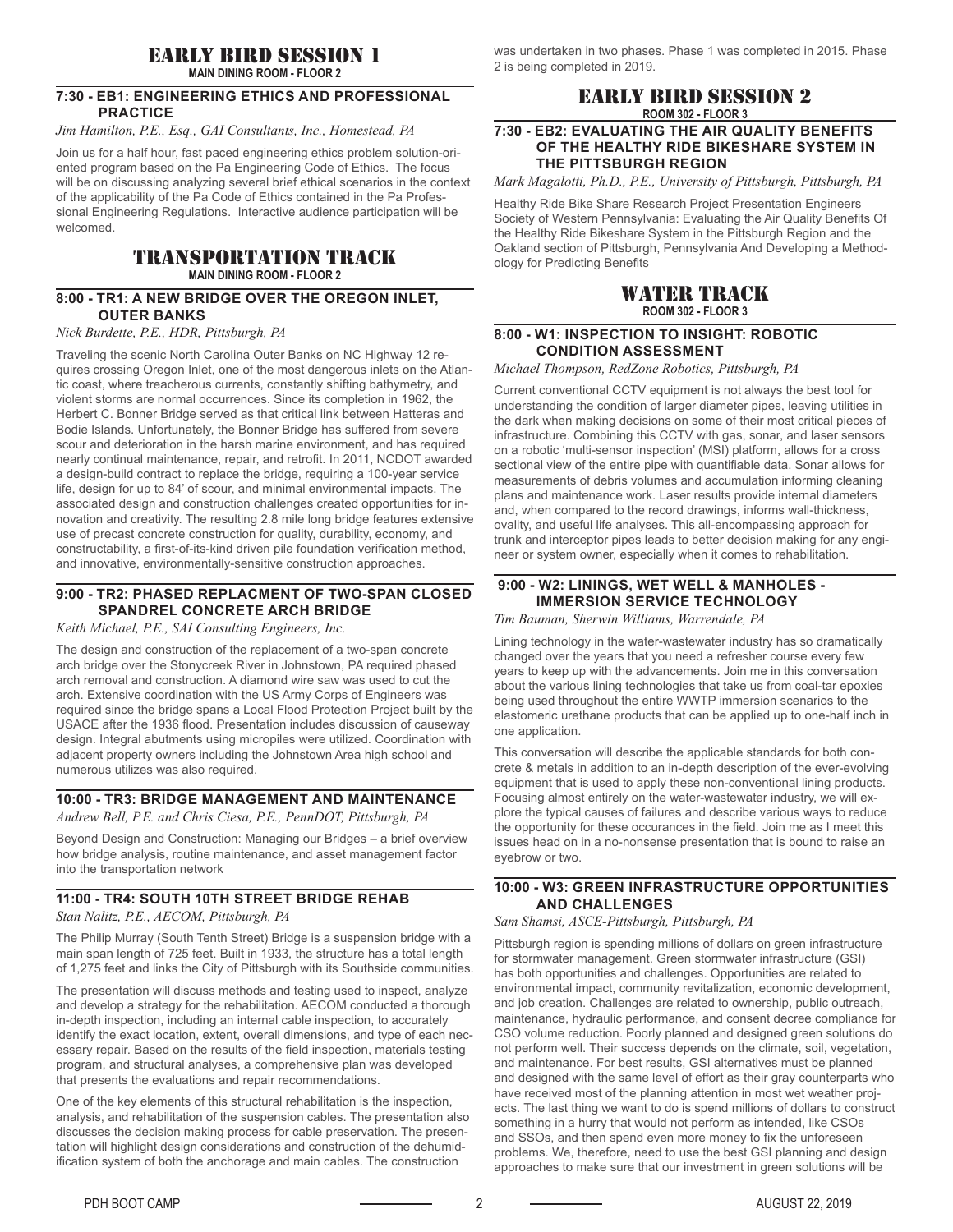sustainable into the future. This presentation will discuss the opportunities and challenges of green wet weather solutions. GSI examples and case studies on lessons learned from Pittsburgh and other U.S. cities will be provided.

# **11:00 - W4: BREAKING DOWN PFAS AS AN EMERGING CONTAMINANT**

*Brent Alspach, P.E., BCEE, Arcadis, Carlsbad, CA*

Poly- and perfluoroalkyl substances (PFAS) are among the most important emerging contaminants of concern in the water treatment industry today. Although several high-profile cases of PFAS environmental contamination. including discharges to both groundwater and surface water supplies, have been widely reported for over 15 years, the widespread detection of PFAS by drinking water utilities participating in USEPA's third Unregulated Contaminant Monitoring Rule (UCMR 3) catapulted this class of contaminants to the forefront of the industry consciousness. Not only are these compounds considered toxic at parts-per-trillion levels, they are environmentally recalcitrant and can be difficult to remove, even with many advanced water treatment technologies. This presentation provides a broad, practical overview of PFAS in an effort to educate the water treatment community on a critical contemporary issue, covering topics including: nomenclature, contaminant background, sources, occurrence, chemical characteristics, health effects, and treatment options.

# early bird session 3 **ROOM 301/303 - FLOOR 3**

### **7:30 - EB3: ECOLOGICAL CONSIDERATIONS FOR SITE DEVELOPMENT PROJECTS**

*Daniel A. Maltese, Civil & Environmental Consultants, Inc., Pittsburgh, PA*

Proper planning is critical in the successful completion of site development. While it is inevitable that unforeseen issues will likely arise during the site evaluation, planning, and design process, there are certain considerations that need to be evaluated on the front end of a project that will help to minimize project surprises. In this session, Mr. Maltese will review and discuss numerous ecological considerations including wetlands, streams, threatened and endangered species, historic and archaeological surveys, among others.

# industrial track **ROOM 301/303 - FLOOR 3**

## **8:00 - G1: PUMP SYSTEM RELIABILITY**

*Charles Gerbe, Total Equipment Company, Pittsburgh, PA*

Presenter will highlight the 8 most important aspects to insure pump system reliability

#### **9:00 - G2: HIGH PERFORMANCE MAINTENANCE COATINGS FOR INDUSTRIAL AND DECORATIVE FLOORS**

*Steven Reinstadtler, Covestro, Pittsburgh, PA*

This course will cover high performance industrial and decorative concrete floor coating technologies. The sustainability drivers and aesthetic prefer-

ences which contribute to the satisfaction of the building decision makers will be discussed in detail. The course will cover benefits/drawbacks, correct surface preparation and site considerations as well as the safe handling and use of the high performance components. Several concrete floor projects, both new and as maintenance of an existing floor, will be reviewed to demonstrate the use of high performance floor coatings to preserve, adapt, or retask new or existing spaces as a seamless alternative to floor coverings or lower performance coatings.

# **10:00 - G3: LESSONS LEARNED IN ENGINEERING, DESIGN, MANUFACTURING AND CONSTRUCTION**

*Bill O'Donnell, O'Donnell Consulting Engineers, Bethel Park, PA*

This presentation would include various examples from the book "Handbook of Lessons Learned in Engineering, Design, Manufacturing and Construction from 50 Years of Failure Experience"- from weld failures on equipment, to construction issues on buildings, dams and coke oven batteries, as well as failures on power plant equipment. Some of these examples were part of major (Plaintiff and Defendant) litigation - from \$100 M to \$560 M. One of which included binding international arbitration over construction issues between CITIC and ThyssenKrupp over its Coke plant in Brazil.

Many of the examples involve both metallurgical investigations and provide engineering lessons learned.

## **11:00 - G4: ENVIRONMENTAL CONCERNS AND PROJECT ENGINEERING**

*E. Joseph Duckett, Ph.D., P.E., SNC-Lavalin (retired), Pittsburgh, PA*

Almost every project engineer or manager has to contend with "environmental" factors, which can motivate, restrict, accelerate or justify their projects. We'll review the complex ways in which environmental issues affect projects and discuss some counter-intuitive real world experiences. We'll point out the varied skills involved in managing environmental aspects of projects. We'll suggest several simple steps to successfully streamline the environmental regulatory and approval process, thereby controlling scope, schedule and costs. These steps involve virtually all project participants. Special emphasis will be on air pollution control regulations but other fields of environmental engineering will also be covered (water, wastewater, wetlands, erosion control, etc.).

# lunchtime plenary session

## **VOLUNTEERING AND PROBLEM SOLVING AROUND THE WORLD**

#### *Dennis Mialki, Engineers Without Borders/All Hands and Hearts, Tarentum, PA*

During 30+ years as a commercial construction manager in the US, I've taken time off to volunteer/work for USAID, Peace Corps, Habitat for Humanity, United Nations, Engineers Without Borders, and All Hands and Hearts. I've worked in about a dozen countries through the world, in infrastructure projects, housing, and disaster recovery programs. Engineering IS Problem solving. Through a slide presentation, a short video, and my own narrative, I plan to show how I've solved problems ranging from infrastructure in Honduras and Nepal, to housing in El Salvador, to water distribution in Ecuador and Panama, and natural disaster recovery in Haiti, Puerto Rico, and the Caribbean. Through my presentation, I hope to inspire attendees at the Boot Camp to consider volunteering themselves in order to broaden their horizons and perspective of our diverse world.



**FOLLOWING TODAY'S EVENT, REMEMBER TO COMPLETE THE ONLINE PDH REQUEST FORM! UPON VERIFICATION, YOU WILL RECEIVE OFFICIAL CERTIFICATION BY THE ENGINEERS' SOCIETY OF WESTERN PENNSYLVANIA (ESWP) OF YOUR ATTENDANCE.** 

**TO CLAIM CONTINUING EDUCATION CREDIT FOR NEW YORK P.E. LICENSURE, BE SURE TO SIGN IN AND OUT OF EACH SESSION! ESWP IS UNABLE TO PROVIDE CERTIFICATION FOR NY STATE WITHOUT PROPER VERIFICATION.**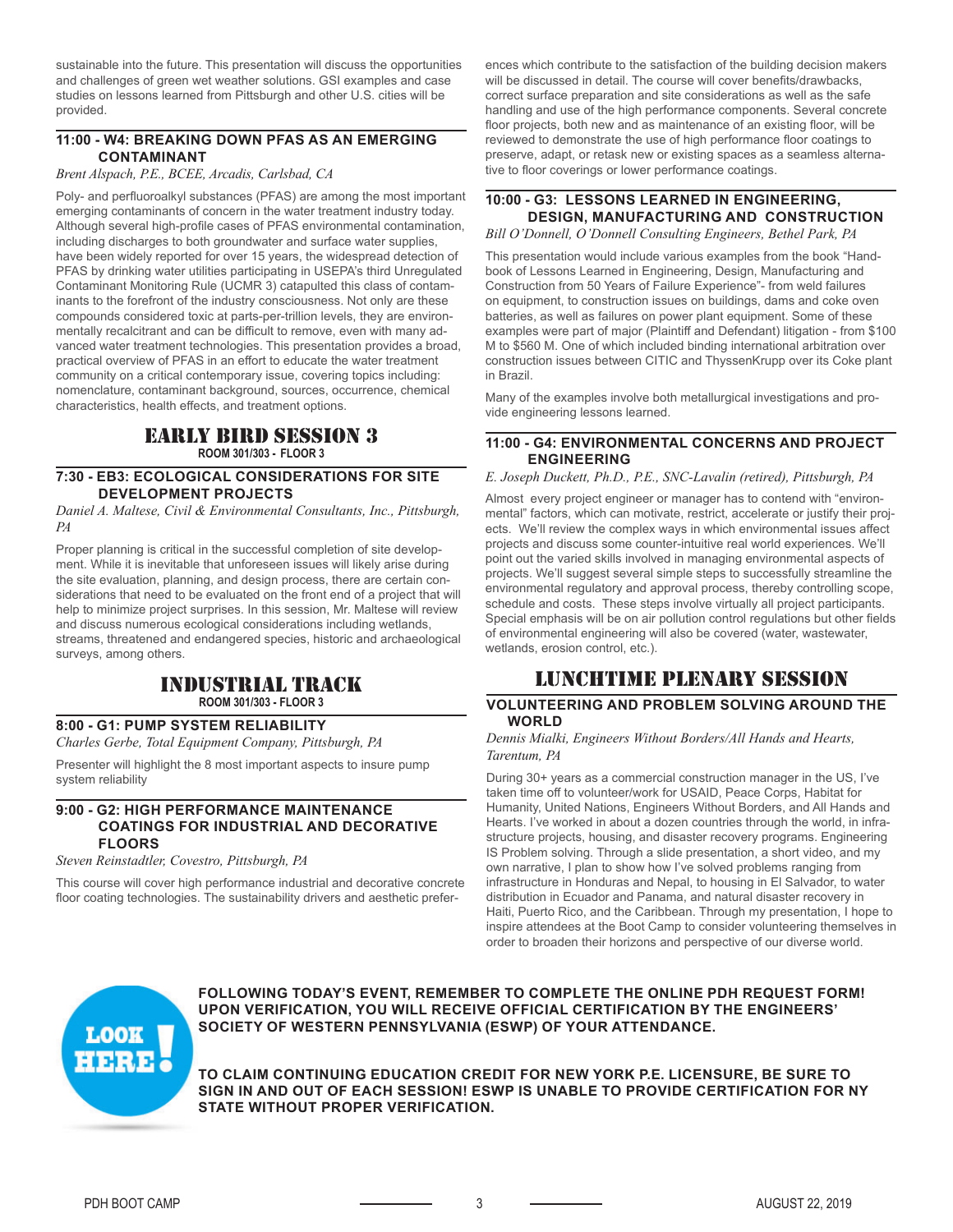# transportation track

**MAIN DINING ROOM - FLOOR 2**

## **1:30 - TR5: TRANSPORTATION ANALYSIS TOOLS WHICH TO CHOOSE?**

#### *Jessica Belowich, P.E., PTOE, Michael Baker International, Moon Township, PA*

Establishing the appropriate project traffic analysis tool is a key step in the scoping process and can lead to meeting client expectations. The goal of this presentation is to provide a general understanding of widely used traffic analysis tools. The presentation will provide information to help determine the appropriate software tool given the scope of the project, data availability, costs, schedule, and desired budget. This information is valuable to multi-discipline Project Managers and traffic engineers performing the analysis.

#### **2:30 - TR6: IN-DEPTH FINITE ELEMENT ANALYSIS OF THE SEVENTH STREET SELF-ANCHORED SUSPENSION BRIDGE**

#### *Aaron Colorito, P.E., C.B.S.I., Michael Baker International, Moon Township, PA*

The Andy Warhol Bridge is an eyebar-chain, self-anchored suspension bridge carrying Seventh Street over the Allegheny River in the city of Pittsburgh, PA. This bridge is one of the "Three Sisters" bridges constructed from 1924 to 1928 which comprise the only trio of identical, side-by-side bridges in the world and the first self-anchored bridges constructed in the United States. An in-depth, three-dimensional finite-element analysis is carried out to identify rehabilitation needs of this unique structure.

# **3:30 - TR7: CONNECTED VEHICLES 101**

#### *Jim Katsafanas, P.E., PTOE, Michael Baker International, Moon Township, PA*

The presentation will focus on what connected vehicles technology is, how dedicated short-range communication (DSRC) works, the current state of practice in connected vehicles, and advancements being made with the technology. The session will explore in more detail the components that make up connected vehicles (vehicle, infrastructure, data, on-board applications), how the technology works, and the use cases for deploying the technology to improve mobility and increase safety on our nation's roadways. This session will provide transportation professionals and infrastructure owners and operators with the basic knowledge to better comprehend the technology and how to best be prepared for implement this technology. The presentation will draw upon real world deployments and lessons learned.

# technology track

**ROOM 302 - FLOOR 3**

#### **1:30 - T1: EMERGING TECHNOLOGIES IN ENGINEERING AND CONSTRUCTION**

# *Rob Sinclair, Civil & Environmental Consultants, Inc., Pittsburgh, PA*

The engineering and construction industries have been impacted by the rapid growth of technology over the past few years, with two of the most notable examples of technology being drones and 3D laser scanning. The use of drones and laser scanning in these industries has allowed common tasks to be accomplished in cheaper, faster, and safer ways. Rob will discuss some of the advancements and uses of these technologies within the engineering and construction industries. Rob will also discuss 3D modeling, AR/VR applications, and mobile LiDAR, and he also will have some interactive examples on hand. Finally, we will hear about some of Rob's experiences utilizing these technologies for historic preservation purposes in a small medieval town in Tuscany, Italy.

## **2:30 - T2: HOW TO "BREAK" YOUR DATA AND IRON OUT THOSE STAIR–STEPS!**

*Kenneth Crawford, P.E., Civil Engineering Consultant, New Kensington, PA* 

Topics:

- Terrain modeling basics
- Software approaches (Autodesk Civil 3D, Carlson)
- Typical available data sources
	- Survey data
	- points only
	- points with proper breaklines
	- After–the–fact breakline generation
	- DEM models (typically evenly–spaced table of gridded elevations)
	- PASDA or other (drawn) contours
- The danger of "surface from contours"
- How to spot the issues
- How to resolve the issues

Demonstrate with sample data and show how the results, while seemingly correct at first examination, oaen contain the very problem issues that we can't "see" in normal visual inspection. These issues will cause errors in the later design stages that use such modeled terrain as a basis for design. We will then explore ways to resolve those features to make our models more accurate so it continues to serve the design process throughout its useful life.

### **3:30 - T3: CYBERSECURITY FOR CRITICAL INFRASTRUCTURE LIKE WASTE WATER PLANTS OR AIRPORTS**

*Suresh Ramanathan, KORYAK, Pittsburgh, PA*

Did you know that the Environmental Protection Agency (EPA) is responsible for developing a Sector Plan for Water and Waste Water Systems by leveraging the NIST Cybersecurity framework? Did you know that the Airports has a similar sector plan developed by Department of Defense (DOD) and US Department of Transportation (DOT)?

Critical infrastructures by definition include both physical and virtual assets and systems. But as we increase the use of sensors and remote technologies to monitor and manage our physical infrastructures and related equipment, we increase the exposure to potential vulnerabilities. Further when we incorporate wireless and wired connectivity to integrate and enhance entire systems, a single point of failure can be exposed or exploited by internal or external actors either accidentally or deliberately.

Join us at this Technology track session to understand how an Airport or a Water or Waste Water Plant can complete a self assessment and develop a cybersecurity plan to protect its critical infrastructure.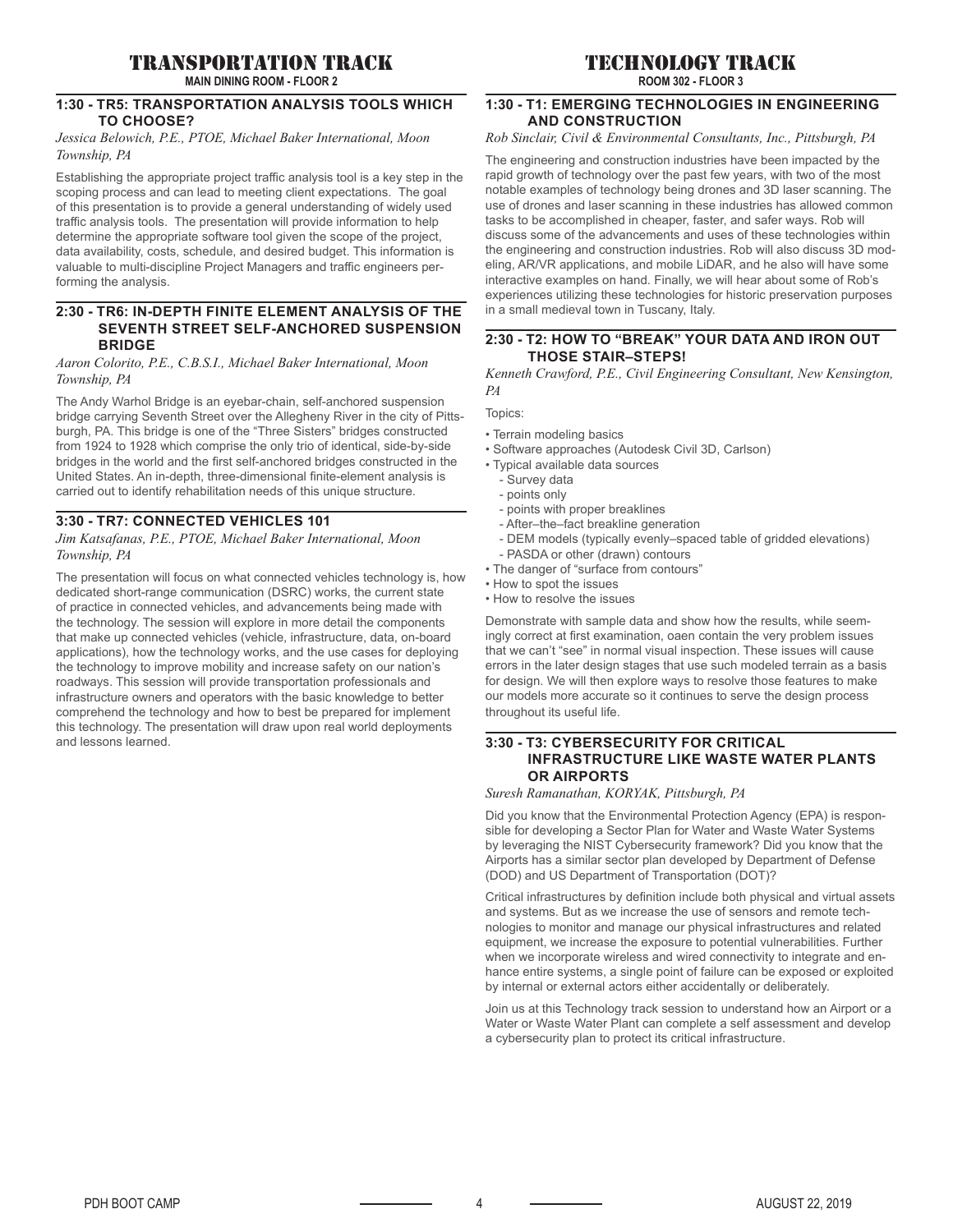# legal & ethics track

**ROOM 301/303 - FLOOR 3**

#### **1:30 - L1: SEX DISCRIMINATION IN THE ENGINEERING WORKPLACE**

*Catherine S. Loeffl er, Houston Harbaugh, Pittsburgh,PA*

- I. Discrimination Basics
	- a. Types of discrimination
	- b. Applicable statutes
- II. Gender Bias in Company Structures and Practices
	- a. Structural hierarchy
	- b. Job descriptions
	- c. Tasks and assignments
- III. Mitigating Implicit Bias
	- a. Methods for objective personnel decisions and management
	- b. Conscious inclusion tactics
	- c. Training employees
- IV. The Next Steps
	- a. Consulting on best practices
	- b. Handling employee claims
	- c. Internal investigation

### **2:30 - L2: IT'S A MATTER OF ETHICS**

*Nicole Mangino, Oswald Companies, Cleveland, OH*

Presentation dealing with understanding the code of Ethics and how it underpins ethical decisions by using examples and circumstances or ethical dilemmas faced by engineers. Participants will also understand the common ethical complaints made against engineers and we will also make recommendations on steps to follow to make ethical decisions within their firm.

## **3:30 - L3: PENNSYLVANIA SEPARATIONS ACT; SUBMITTAL REVIEW AND APPROVAL; AND, INTELLIGENT PROJECT COMMUNICATION.**

*David Scotti, Esq., Joe Hrabik, P.E., Esq., Scotti Law Group, Pittsburgh, PA*

Pennsylvania Separations Act - The Pennsylvania Separations Act has been in effect for over 100 years. This law requires advertising, bidding and separate awarding of prime contracts to mechanical, electrical, plumbing and general trades contractors for construction of any public building.

Several newer versions of the law have been enacted in the past 10 years.

Submittal Review and Approval - Revisiting the issue of the engineer's responsibility for review and approval of submittals. The engineer's compensation for submittal review services. Professional liability insurance coverage.

# **DON'T MISS THESE UPCOMING ESWP EVENTS...**

- YMF Summer Social September 6, 2019; 5:00pm
- Brownfield Basics September 18, 2019; 9:00am
- 2nd Annual YMF Softball Tournament September 22, 2019
- 14<sup>th</sup> Annual Electric Power Industry Conference October 28, 2019
- International Water Conference® November 10 14, 2019
- ESWP Engineering Career Fair January 31, 2020

*Go to eswp.com for event details and registration*

Enjoy lunch in the Member's Executive Dining Room, served Monday thru Friday from 11:30 am – 1:30 pm. (Reservations not required (but appreciated!))

Don't have time to dine with us?...call ahead to 412-261-0710, ext 10 and we can have your order ready to pick up as you drive by!



# planning committee

*Justin Brooks, Beaver County Community College, Beaver, PA Douglas M. Clark, P.E., Civil & Environmental Consultants, Inc., Pittsburgh, PA David Scotti, Esq., Scotti Law Group, Pittsburgh, PA Sam Shamsi, Ph.D., PE, F.ASCE, Jacobs Engineering Group Inc., Imperial PA Dawn Spence, P.E., Michael Baker International, Moon Township, PA John Tricini, P.E., PLS, Michael Baker International, Moon Township, PA*